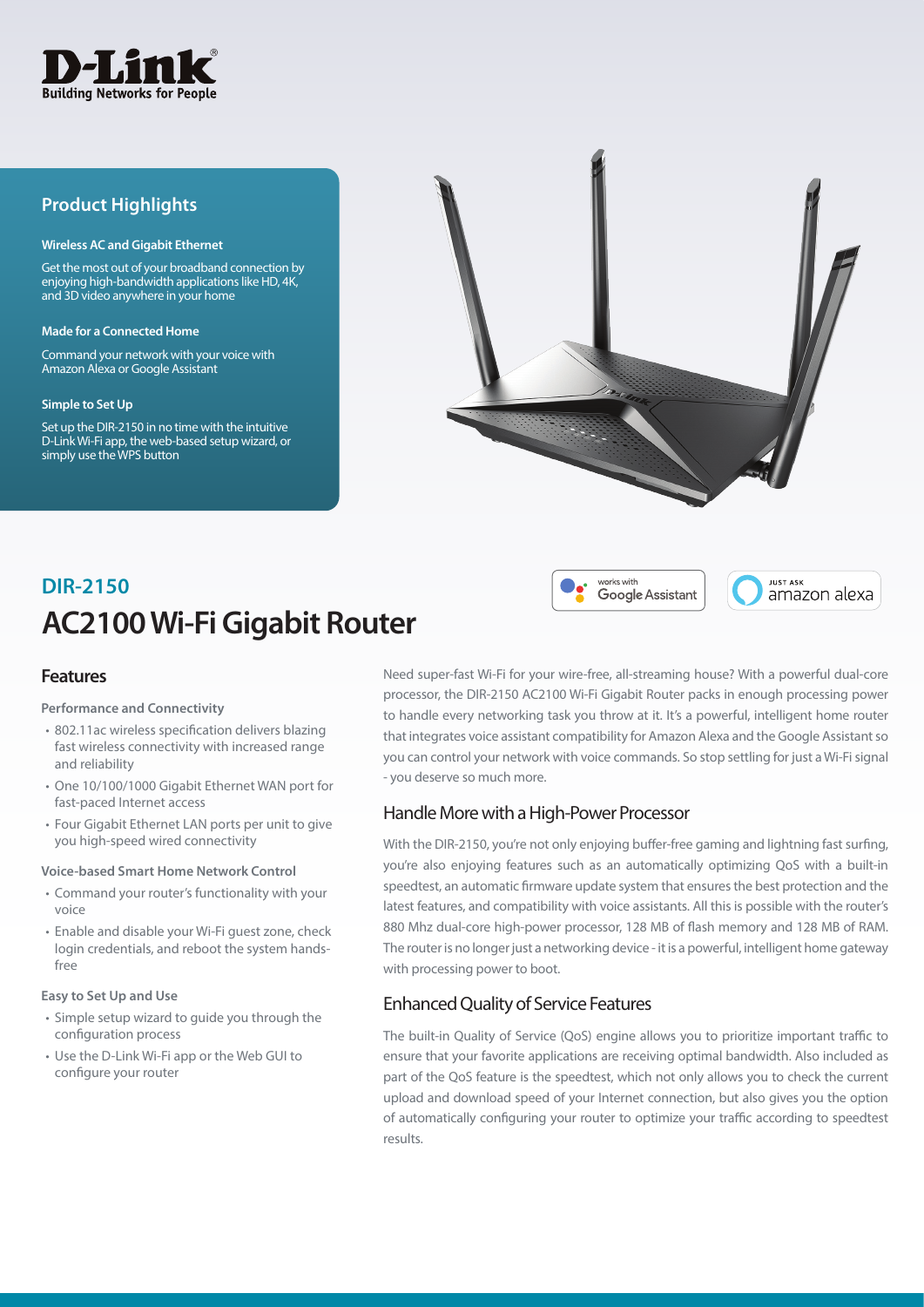

## Always Up-to-Date with the Latest Features

Tired of having to visit the website or manually going to the router's UI every so often to check for the latest firmware? The DIR-2150 will automatically check daily for updates to make sure that the device always has the latest features and the most secure firmware, and will install the update silently in the background. For an extra peace of mind, in the event of failure during the firmware update, the router will store a backup system image in the memory before proceeding with the update.

## Easy to Set Up and Manage

Sharing your Internet connection doesn't have to be a complicated process; just download the free D-Link Wi-Fi app for your mobile device and follow the on-screen step-by-step instructions to set up your DIR-2150. You also have the option to use a web browser to access the setup wizard and to manage your router. Support for industry-standard Wi-Fi Protected Setup (WPS) lets you create encrypted connections to new devices by pressing a button.